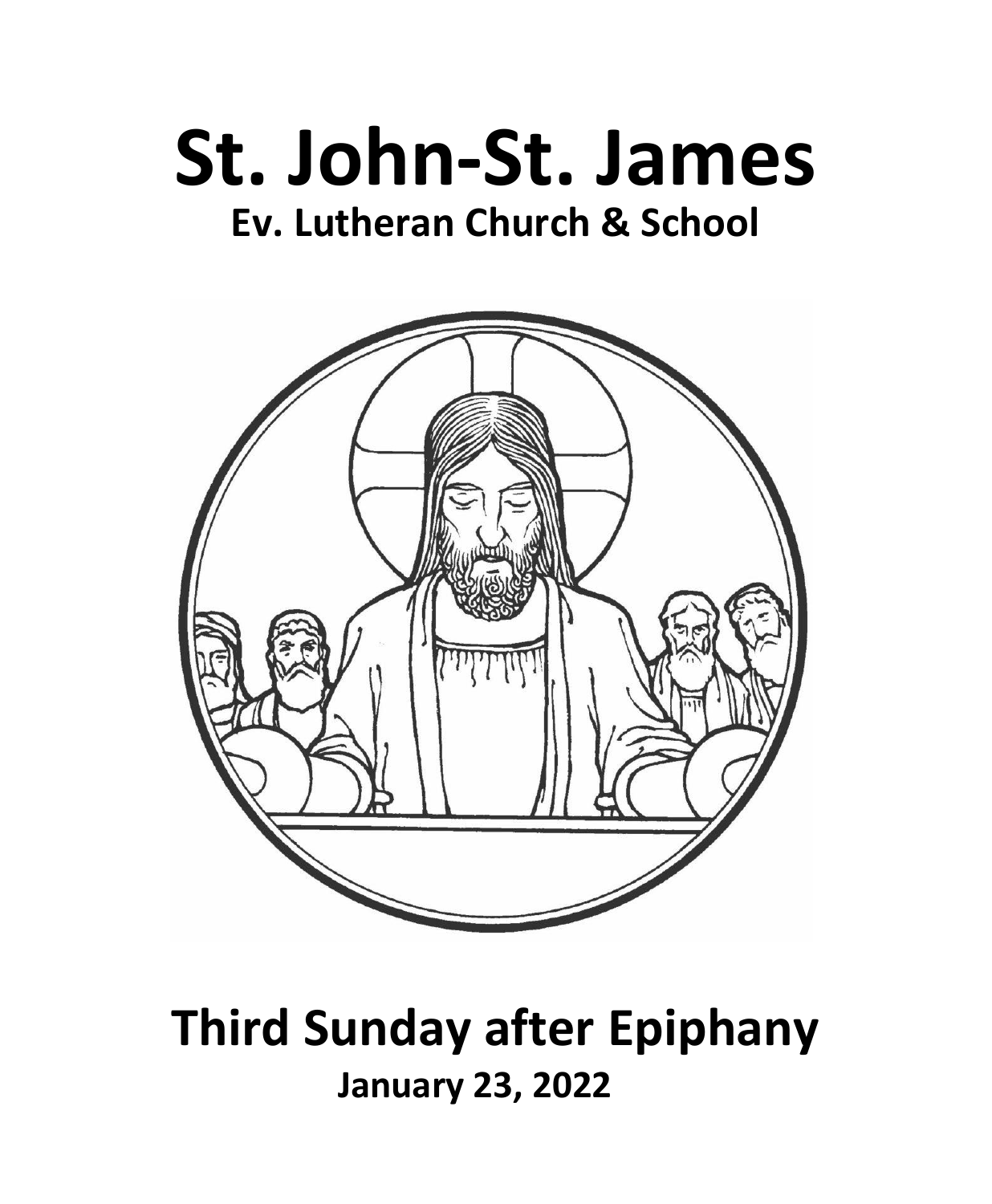WELCOME *Reception Uncovered—Rejection is not the exception*

**Opening Hymn:** Come Away from Rush and Hurry

Christian Worship, Hymn # 913

 Verse 1  **Come away from rush and hurry To the stillness of God's peace; From our vain ambition's worry, Come to Christ to find release. Come away from noise and clamor, Life's demands and frenzied pace; Come to join the people gathered Here to seek and find God's peace.**

 Verse 2  **In the pastures of God's goodness We lie down to rest our soul. From the waters of God's mercy We drink deeply, are made whole. At the table of God's presence All the saints are richly fed. With the oil of God's appointing Into service we are led.**

 *(Hymn continues on the next page.)*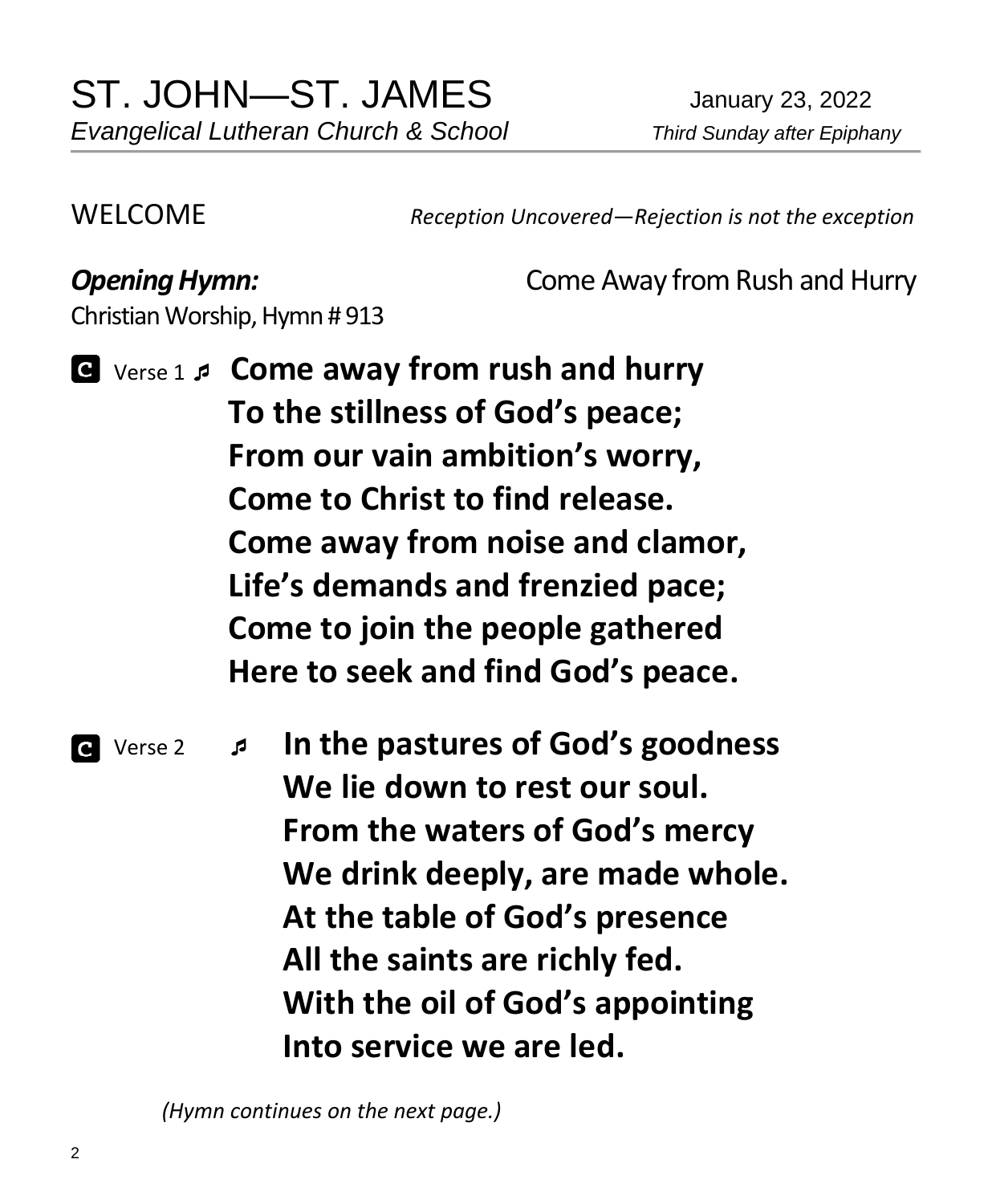

#### INVOCATION

- The grace of our Lord Jesus Christ and the love of God and the  $|M|$ fellowship of the Holy Spirit be with you.
- Id **And also with you.**

#### CONFESSION OF SINS

- $\lceil \text{M} \rceil$ We have come into the presence of God, who created us to love and serve him as his dear children. But we have disobeyed him and deserve only his wrath and punishment. Therefore, let us confess our sins to him and plead for his mercy.
- $\bullet$ **Merciful Father in heaven, I am altogether sinful from birth. In countless ways I have sinned against you and do not deserve to be called your child. But trusting in Jesus, my Savior, I pray: Have mercy on me according to your unfailing love. Cleanse me from my sin, and take away my guilt.**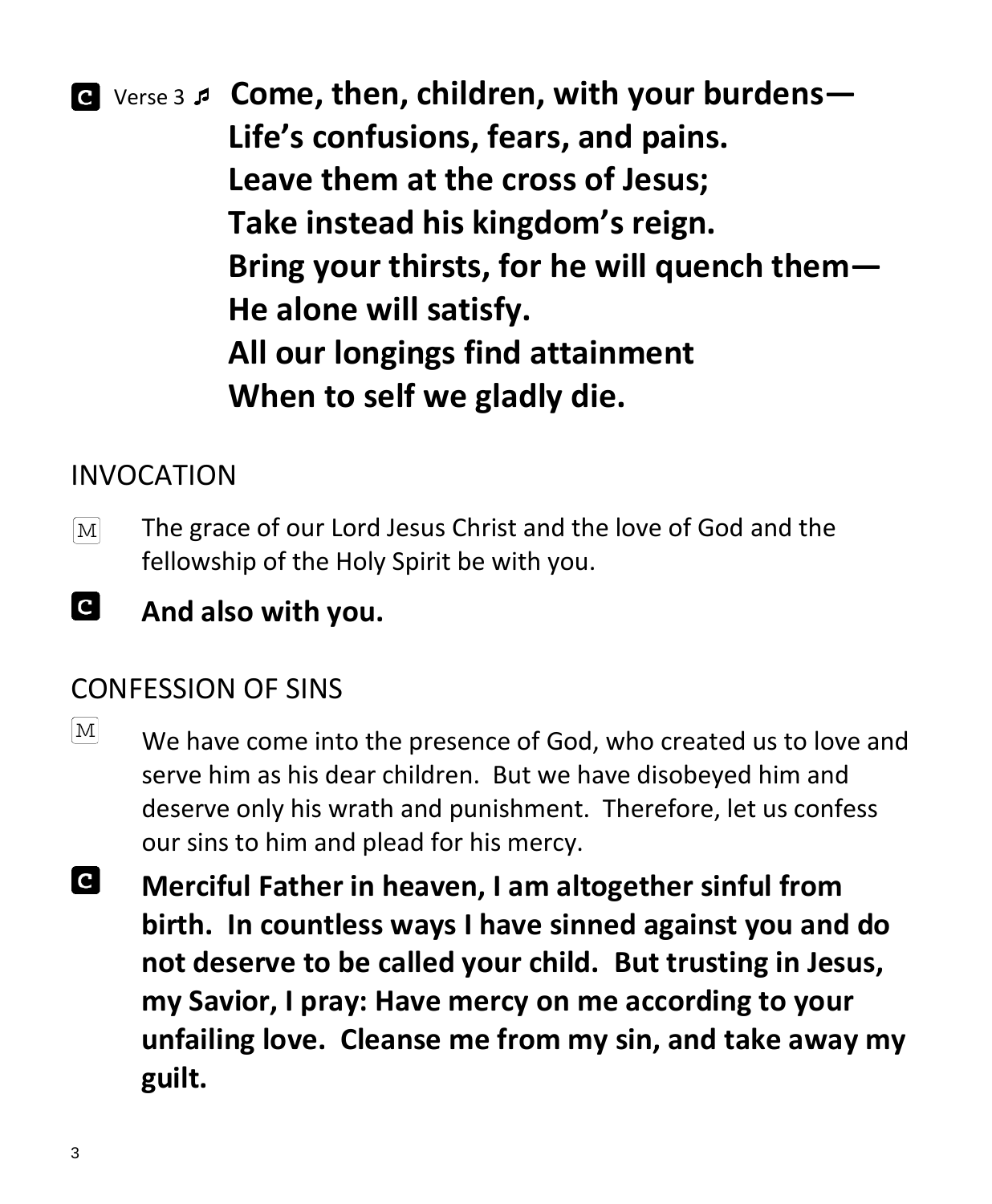$|M|$ God our heavenly Father, has forgiven all your sins. By the perfect life and innocent death of our Lord Jesus Christ, he has removed your guilt forever. You are his own dear child. May God give you strength to live according to his will.

#### **a Amen.**

 $\lceil \text{M} \rceil$ In the peace of forgiveness, let us praise the Lord.

 Verse 1 **Glory be to God the Father, Glory be to God the Son, Glory be to God the Spirit, Great Jehovah, Three in One! Glory, glory While eternal ages run!**

 Verse 2  **Glory be to him who loved us, Washed us from each spot and stain; Glory be to him who bought us, Made us kings with him to reign! Glory, glory To the Lamb that once was slain!** *(CW#* 608)

### PRAYER OF THE DAY

 $\lfloor M \rfloor$ Almighty God, you sent your Son to proclaim your kingdom and to teach with authority. Anoint us with the power of your Spirit that we, too, may bring good news to the afflicted, bind up the brokenhearted, and proclaim liberty to the captive; through Jesus Christ, your Son, our Lord, who lives and reigns with you and the Holy Spirit, one God, now and forever.

### **Amen.**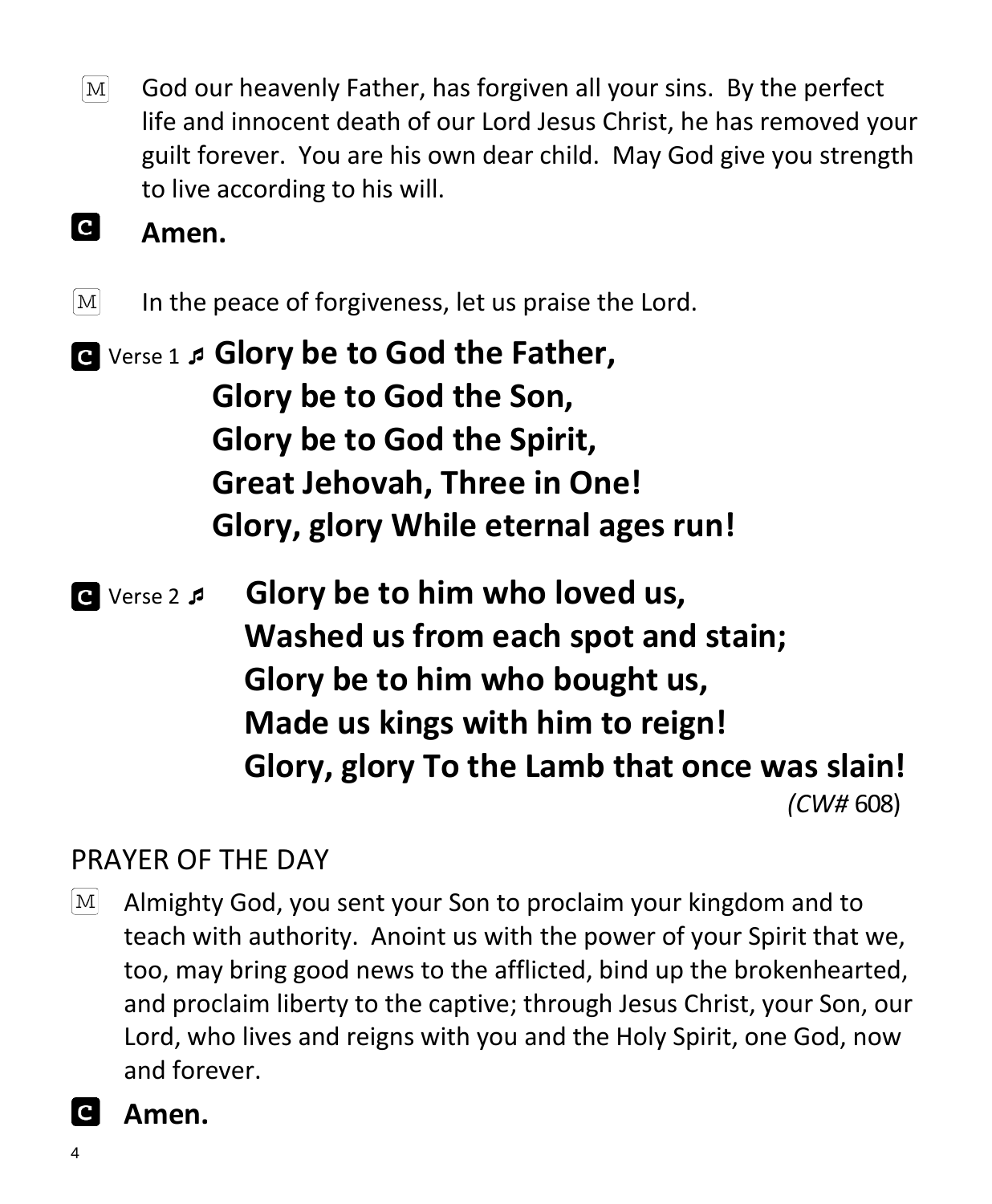#### *Old Testament Lesson* Isaiah 61:1-6

**61** The Spirit of the Sovereign LORD is on me, because the LORD has anointed me to proclaim good news to the poor. He has sent me to bind up the brokenhearted, to proclaim freedom for the captives and release from darkness for the prisoners, **<sup>2</sup>** to proclaim the year of the LORD's favor and the day of vengeance of our God, to comfort all who mourn, **<sup>3</sup>** and provide for those who grieve in Zion—to bestow on them a crown of beauty instead of ashes, the oil of joy instead of mourning, and a garment of praise instead of a spirit of despair. They will be called oaks of righteousness, a planting of the LORD for the display of his splendor. **<sup>4</sup>** They will rebuild the ancient ruins and restore the places long devastated; they will renew the ruined cities that have been devastated for generations. **5** Strangers will shepherd your flocks; foreigners will work your fields and vineyards. **<sup>6</sup>** And you will be called priests of the LORD, you will be named ministers of our God. You will feed on the wealth of nations, and in their riches you will boast.

#### CONFESSION OF FAITH Apostles' Creed

**I believe in God the Father almighty, maker of heaven and earth. I believe in Jesus Christ, His only Son, our Lord, who was conceived by the Holy Spirit, born of the virgin Mary, suffered under Pontius Pilate, was crucified, died, and was buried. He descended into hell. The third day he rose again from the dead. He ascended into heaven and is seated at the right hand of God the Father almighty. From there He will come to judge the living and the dead.**

**I believe in the Holy Spirit, the holy Christian Church, the communion of saints, the forgiveness of sins, the resurrection of the body, and the life everlasting. Amen.**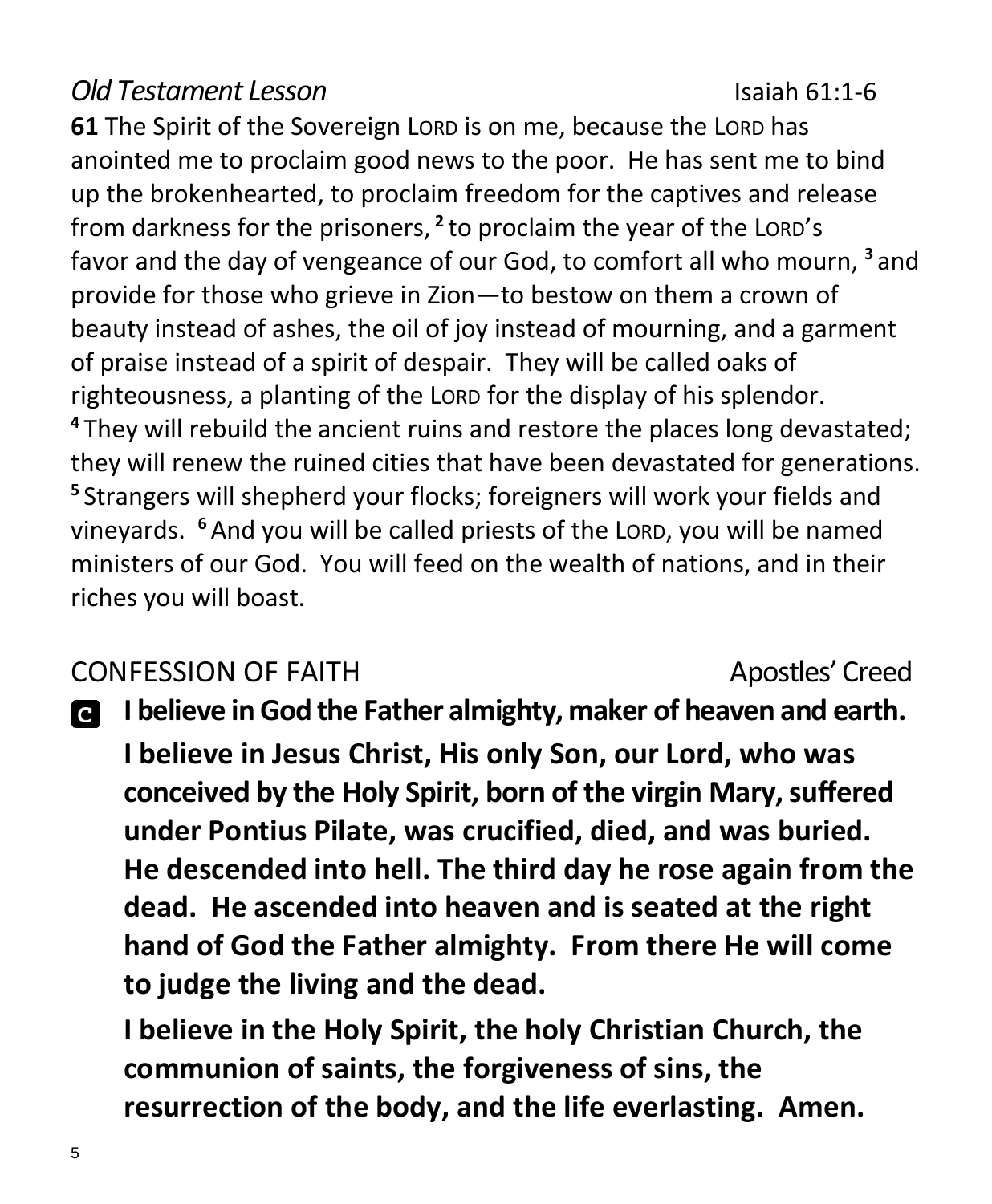#### *Epistle* Lesson **Acts** 4:23-31

**<sup>23</sup>**On their release, Peter and John went back to their own people and reported all that the chief priests and the elders had said to them. **<sup>24</sup>**When they heard this, they raised their voices together in prayer to God. "Sovereign Lord," they said, "you made the heavens and the earth and the sea, and everything in them. **<sup>25</sup>** You spoke by the Holy Spirit through the mouth of your servant, our father David: "'*Why do the nations rage and the peoples plot in vain? <sup>26</sup> The kings of the earth rise up and the rulers band together against the Lord and against his anointed one.'*

**<sup>27</sup>** Indeed Herod and Pontius Pilate met together with the Gentiles and the people of Israel in this city to conspire against your holy servant Jesus, whom you anointed. **<sup>28</sup>** They did what your power and will had decided beforehand should happen. **<sup>29</sup>**Now, Lord, consider their threats and enable your servants to speak your word with great boldness. **<sup>30</sup>** Stretch out your hand to heal and perform signs and wonders through the name of your holy servant Jesus."

**<sup>31</sup>** After they prayed, the place where they were meeting was shaken. And they were all filled with the Holy Spirit and spoke the word of God boldly.

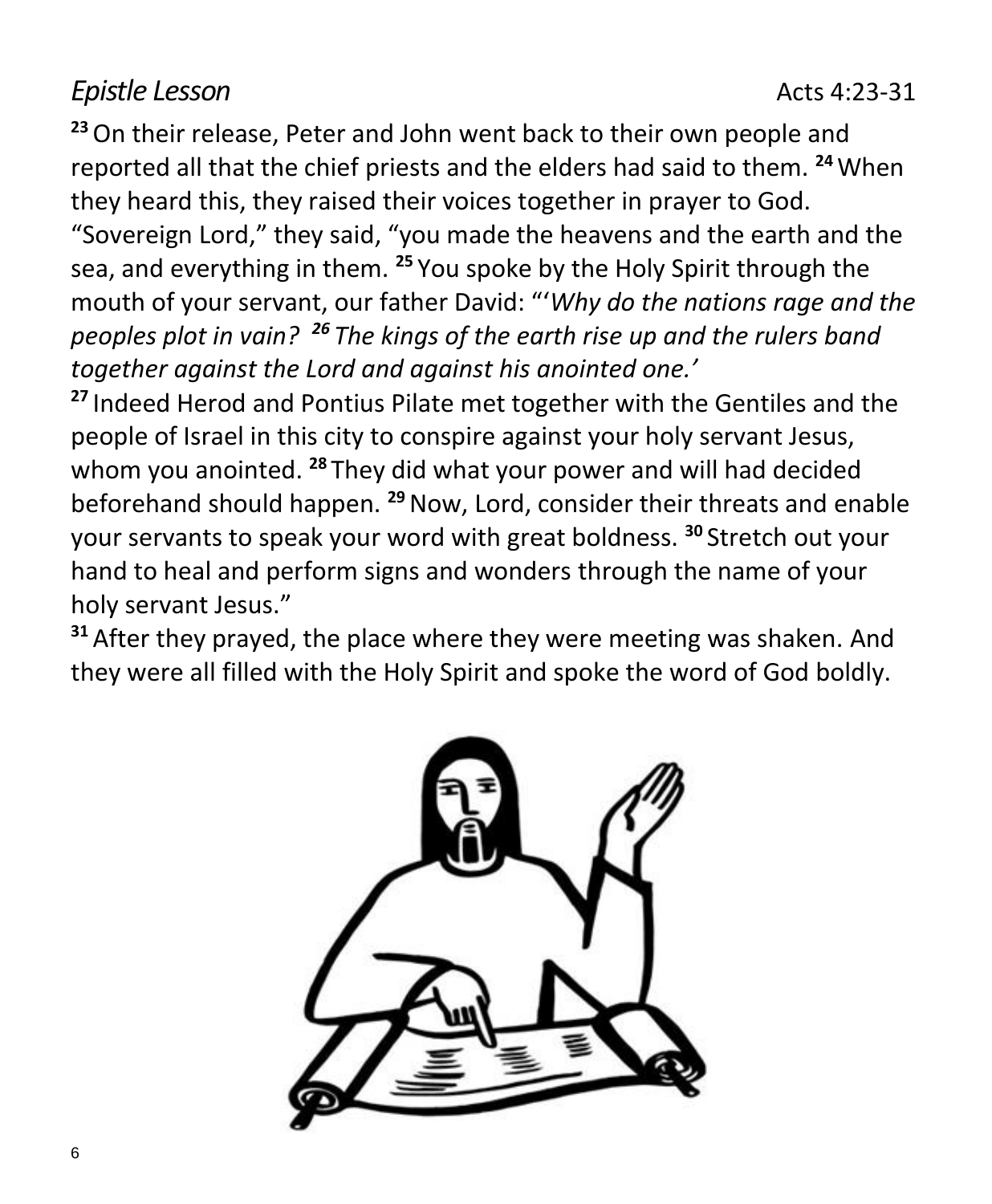#### *Hymn of the Day:* **C** God from God, O Light from Light

Christian Worship, Hymn # 629

- Verse 1 **O God from God, O Light from Light, O Prince of Peace and King of kings, To you in heaven's glory bright The song of praise forever rings. To him who sits upon the throne, The Lamb once slain but raised again, Be all the glory he has won, All thanks and praise! Amen, Amen.**
- Verse <sup>3</sup> **That life of truth, those deeds of love, That death of pain mid hate and scorn-These all are past, and now above He reigns, our King once crowned with thorn. Lift up your heads, O mighty gates! So sang his hosts unheard by men. Lift up your heads for you he waits. We lift them up, Amen, Amen.**

 Verse 4 **Then sing to Christ a mighty song; Extol his name, his mercies tell! Sing, heav'nly hosts, your praise prolong, And all on earth, your anthem swell! All hail, O Lamb for sinners slain! Forever let the song ascend! To Christ the King, enthroned to reign; Glory and pow'r! Amen, Amen.**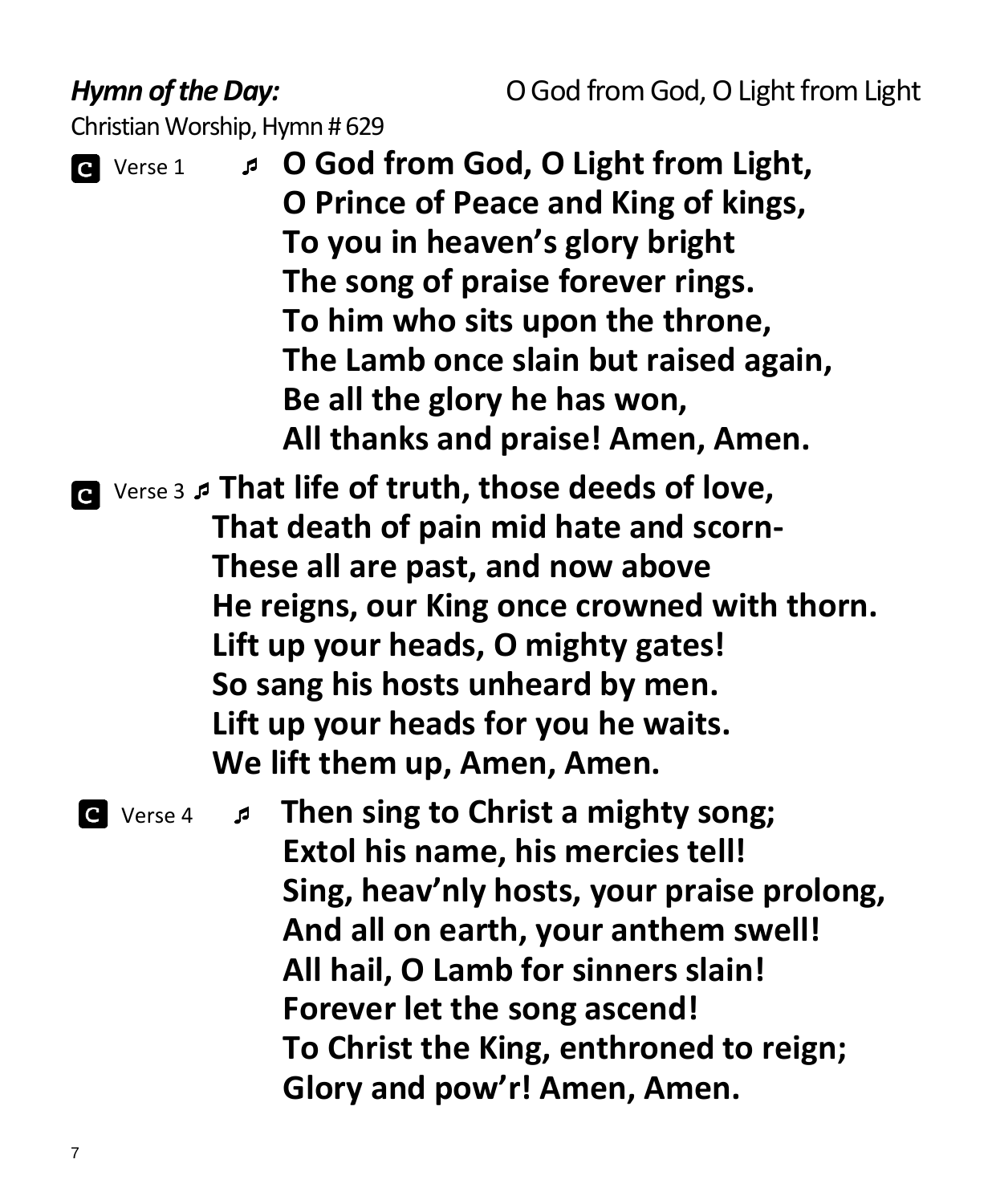#### Luke 4:16-31

#### **"Uncovering the Truth Shows a Lot"**

**<sup>16</sup>**He went to Nazareth, where he had been brought up, and on the Sabbath day he went into the synagogue, as was his custom. He stood up to read, **<sup>17</sup>** and the scroll of the prophet Isaiah was handed to him. Unrolling it, he found the place where it is written: **<sup>18</sup>** "*The Spirit of the Lord is on me, because he has anointed me to proclaim good news to the poor. He has sent me to proclaim freedom for the prisoners and recovery of sight for the blind, to set the oppressed free, <sup>19</sup> to proclaim the year of the Lord's favor*." **<sup>20</sup>** Then he rolled up the scroll, gave it back to the attendant and sat down. The eyes of everyone in the synagogue were fastened on him. **<sup>21</sup>**He began by saying to them, "Today this scripture is fulfilled in your hearing." **<sup>22</sup>** All spoke well of him and were amazed at the gracious words that came

from his lips. "Isn't this Joseph's son?" they asked.

**<sup>23</sup>** Jesus said to them, "Surely you will quote this proverb to me: 'Physician, heal yourself!' And you will tell me, 'Do here in your hometown what we have heard that you did in Capernaum.'"

**<sup>24</sup>** "Truly I tell you," he continued, "no prophet is accepted in his hometown. **<sup>25</sup>** I assure you that there were many widows in Israel in Elijah's time, when the sky was shut for three and a half years and there was a severe famine throughout the land. **<sup>26</sup>** Yet Elijah was not sent to any of them, but to a widow in Zarephath in the region of Sidon. **<sup>27</sup>** And there were many in Israel with leprosy in the time of Elisha the prophet, yet not one of them was cleansed—only Naaman the Syrian."

**<sup>28</sup>** All the people in the synagogue were furious when they heard this. **<sup>29</sup>** They got up, drove him out of the town, and took him to the brow of the hill on which the town was built, in order to throw him off the cliff. **<sup>30</sup>** But he walked right through the crowd and went on his way.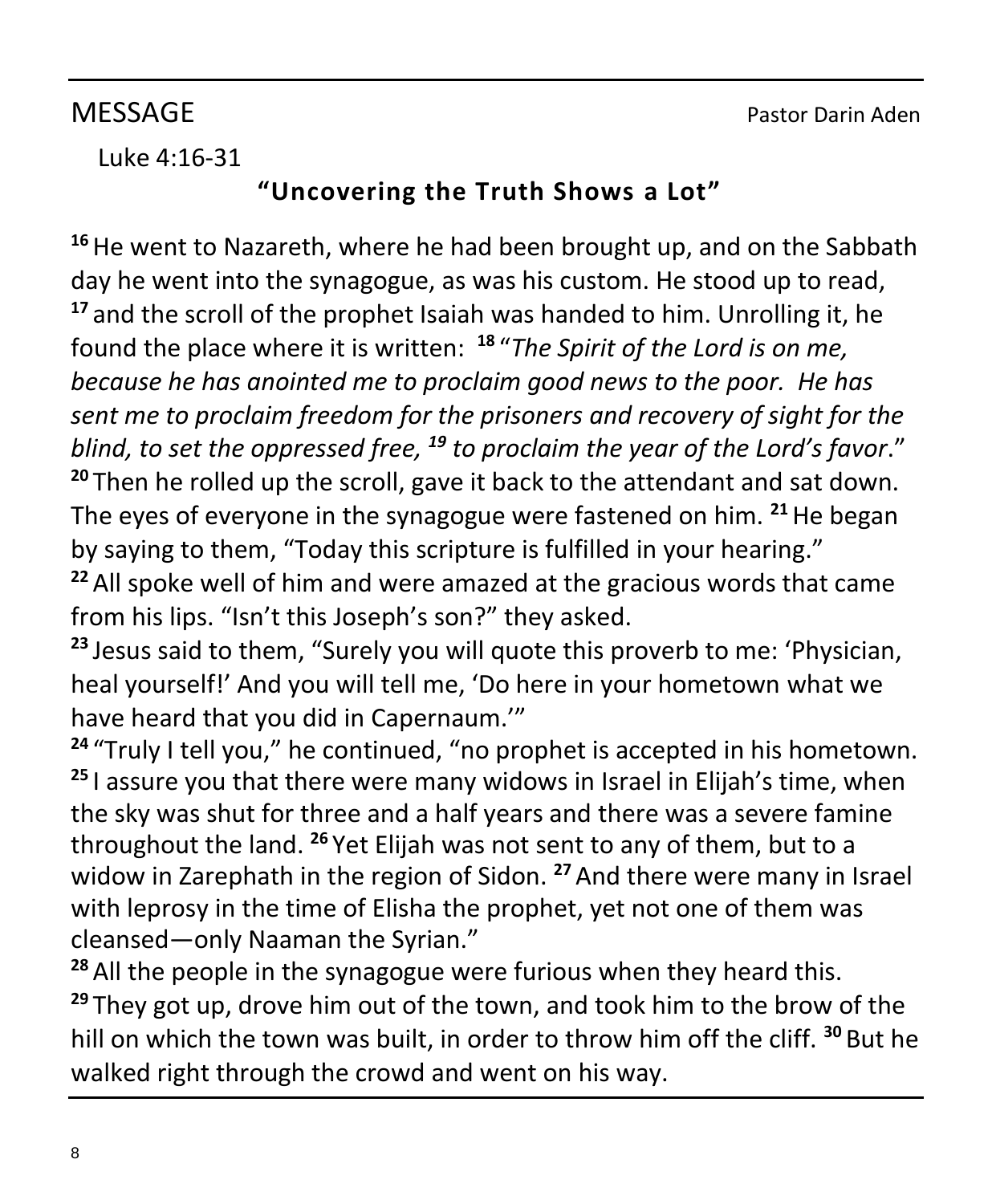## PRAYER OF THE CHURCH

- In the name of God the Father, Son and Holy Spirit. Amen.  $\lceil \text{M} \rceil$
- **C I thank you, my heavenly Father, through Jesus Christ, your dear Son, that you have kept me this night from all harm and danger. Keep me through this day also from sin and every evil that all my doings and life may please you. I commend my body and soul and all things into your hands. Let your holy angel be with me, so that the devil may have no power over me.**
- $M$ Comfort all who are in sorrow or need, sickness or adversity, *(Special intercessions may be offered here.)* Remember those who suffer persecution for the faith. Have mercy on those for whom death draws near.
- **C Keep them in your love and tender care. Amen.**

### LORD'S PRAYER

**Our Father who art in heaven, hallowed be thy name, thy kingdom come, thy will be done on earth as it is in heaven. Give us this day our daily bread; and forgive us our trespasses, as we forgive those who trespass against us; And lead us not into temptation, but deliver us from evil. For thine is the kingdom and the power and the glory forever and ever. Amen.**

### BLESSING

- The Lord bless you and keep you.  $\lceil \text{M} \rceil$ The Lord make his face shine on you and be gracious to you. The Lord look on you with favor and give you peace.
- $|c|$ **Amen.**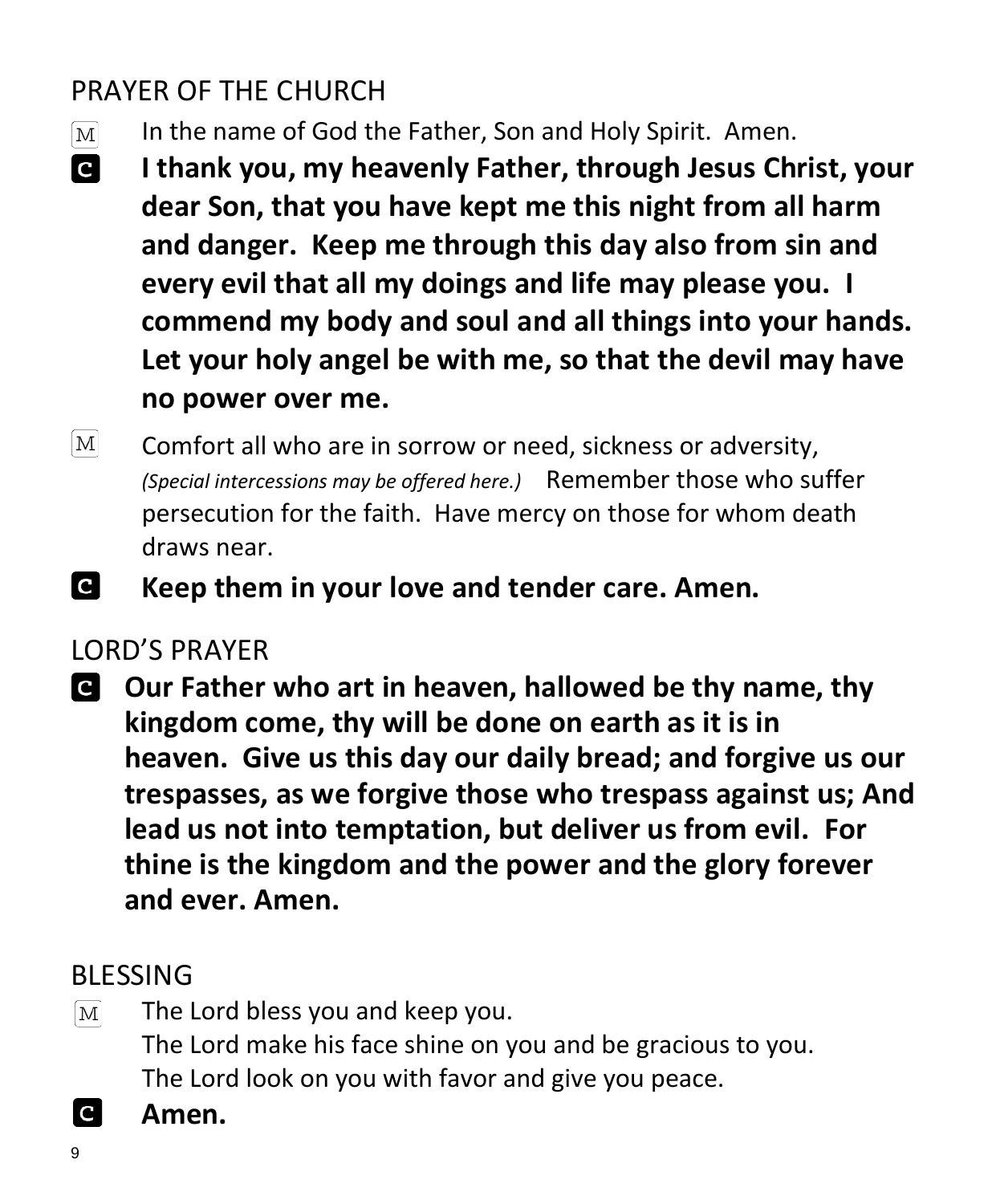*Closing Hymn:* Praise the One Who Breaks the Darkness

Christian Worship, Hymn # 517

 Verse 1 **Praise the one who breaks the darkness With a liberating light; Praise the one who frees the pris'ners, Turning blindness into sight. Praise the one who preached the gospel, Healing ev'ry dread disease, Calming storms and feeding thousands With the Father's word of peace.**

**a** Verse 2 *Praise the one who blessed the children* **With a strong, yet gentle, word; Praise the one who drove out demons With the piercing, two-edged sword. Praise the one who brings cool water To the desert's burning sand; From this well comes living water, Quenching thirst in ev'ry land.**

 Verse 3 **Let us praise the Word incarnate, Christ, who suffered in our place; Jesus died and rose victorious That we may know God by grace. Let us sing for joy and gladness, Seeing what our God has done; Let us praise the true Redeemer, Praise the one who makes us one.**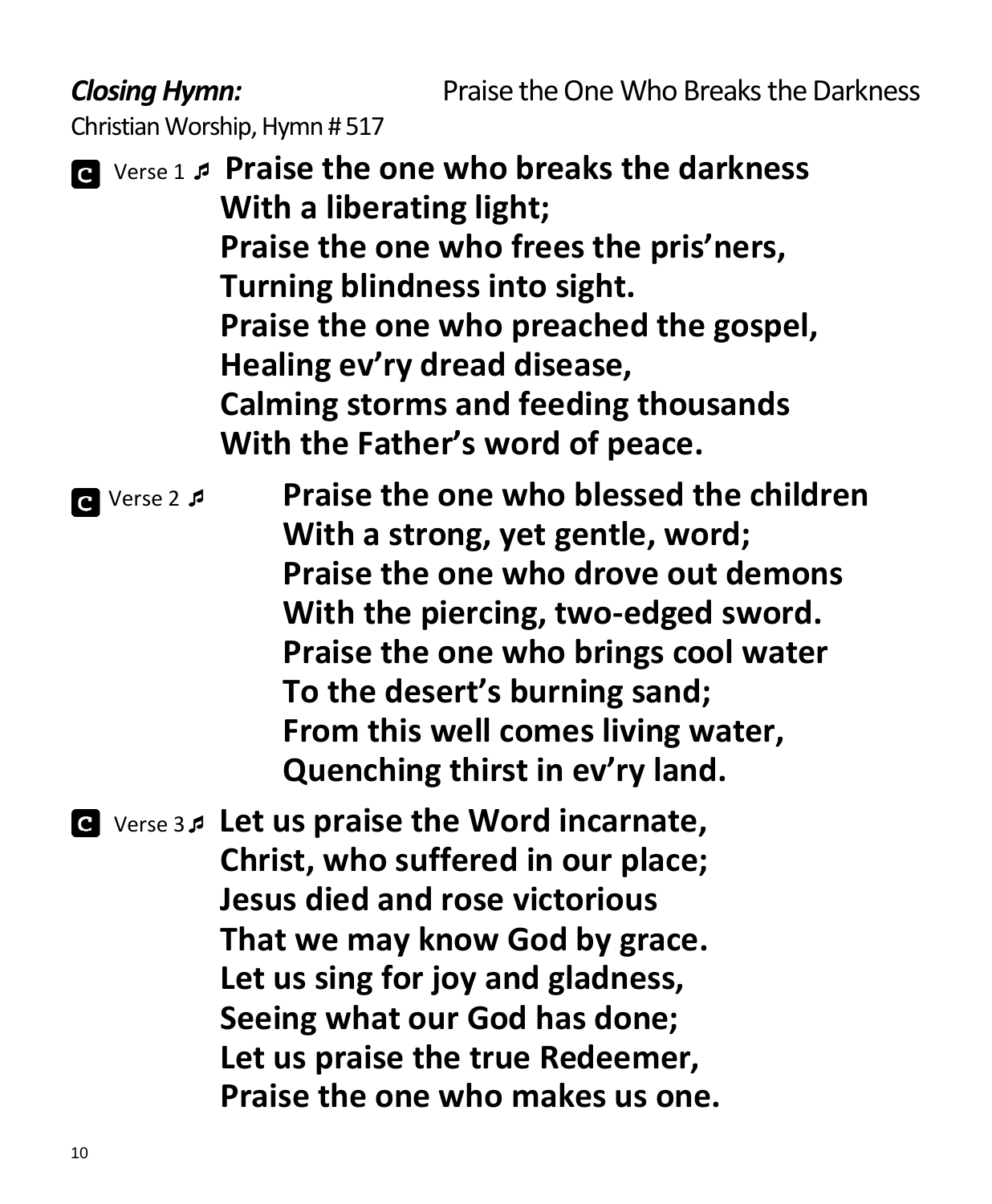

 **Church Office Information School Office Information Cell Phone:** 920-277-0101<br>**Email:** daden@stjohnstjames.com

**Church Office Phone:** 920-754-4568 **Church Office Hours:** 7:30 am—12:30 pm, M-F **School Office Phone:** 920-754-4432 **School Office Hours:** 7:30 am—3:00 pm, M-F

**Rick Zimmermann, Principal<br>Cell Phone: 608-350-6646 Email: rzimmerman@stjohnstjames.com** 

**Website:** stjohnstjames.com **Times of Worship:** Sunday—8:00am & 10:15am **Send Bulletin Information to cbubolz@stjohnstjames.com—Wednesday Deadline**

**Sunday, January 23, 2022**

**SERVING YOU TODAY**—**8:00 am Ushers—**Dan Duchow, Jeff Herzog ■ **10:15 am Ushers—**Paul Kiekhaefer, John Brodtke, Jeremy Foytik, Delton & Nathan Kasten **■ Church Cleaners—**Gary/Deb Bernhardt, Joe/Judy Hoyer ■ **Flower Committee—**Jenny Janke & Judy Mangin.

**SERVING YOU NEXT WEEK—8:00 am Ushers—**Dan Duchow, Jeff Herzog ■ **10:15 am Ushers—**Paul Kiekhaefer, John Brodtke, Jeremy Foytik, Delton & Nathan Kasten **■ Church Cleaners—**Nancy Hillmann, Sarah Miller, Roger/Judy Hoida ■ **Flower Committee—**Jenny Janke & Judy Mangin **■ Communion Set-Up/Take-Down—**Suzanne Bubolz, Amanda Schrubbe & Michaela Bubolz.

**MINISTRY RESERVE FUND**—We have started a fund for our Second Pastor to help defray costs involved in adding another Pastor. If you wish to give to the Ministry Reserve Fund please place your offering in an envelope and clearly mark it as **Ministry Reserve Fund or 2nd Pastor Fund** and place it in the offering plate. A letter and commitment form has been sent to all members, please put your commitment form in the offering plate or in the "Church" in the West Church office.

**MEMORIALS GIVEN—**Terry & Karen Prochnow gave a gift to the Building Fund in memory of Gary Brodtke. Al & Virginia Ziemer and Germaine Zahn gave a gift to the Building Fund in memory of Shirley Jandrey. Thank you for your thoughtful gifts!

**CHRISTMAS POINSETTIAS—**Thank you for ordering the lovely flowers that decorate the church! Take along your poinsettia(s) after the worship service today, **please don't forget to leave behind the trays that the poinsettias are placed in.** There are plastic bags and cardboard trays left in the West Church office to transport your plants home safely.

**CONTRIBUTION STATEMENTS**—Your contribution statements have been emailed to you. If you want a printed copy please contact the church office at 920-754-4568. If you do not have an email your paper copies will be in the West Church office.

**NAPKINS NEEDED—**Our kitchen is need of napkins for the school lunch program. If interested in donating some napkins please drop them off in the kitchen. Thank you!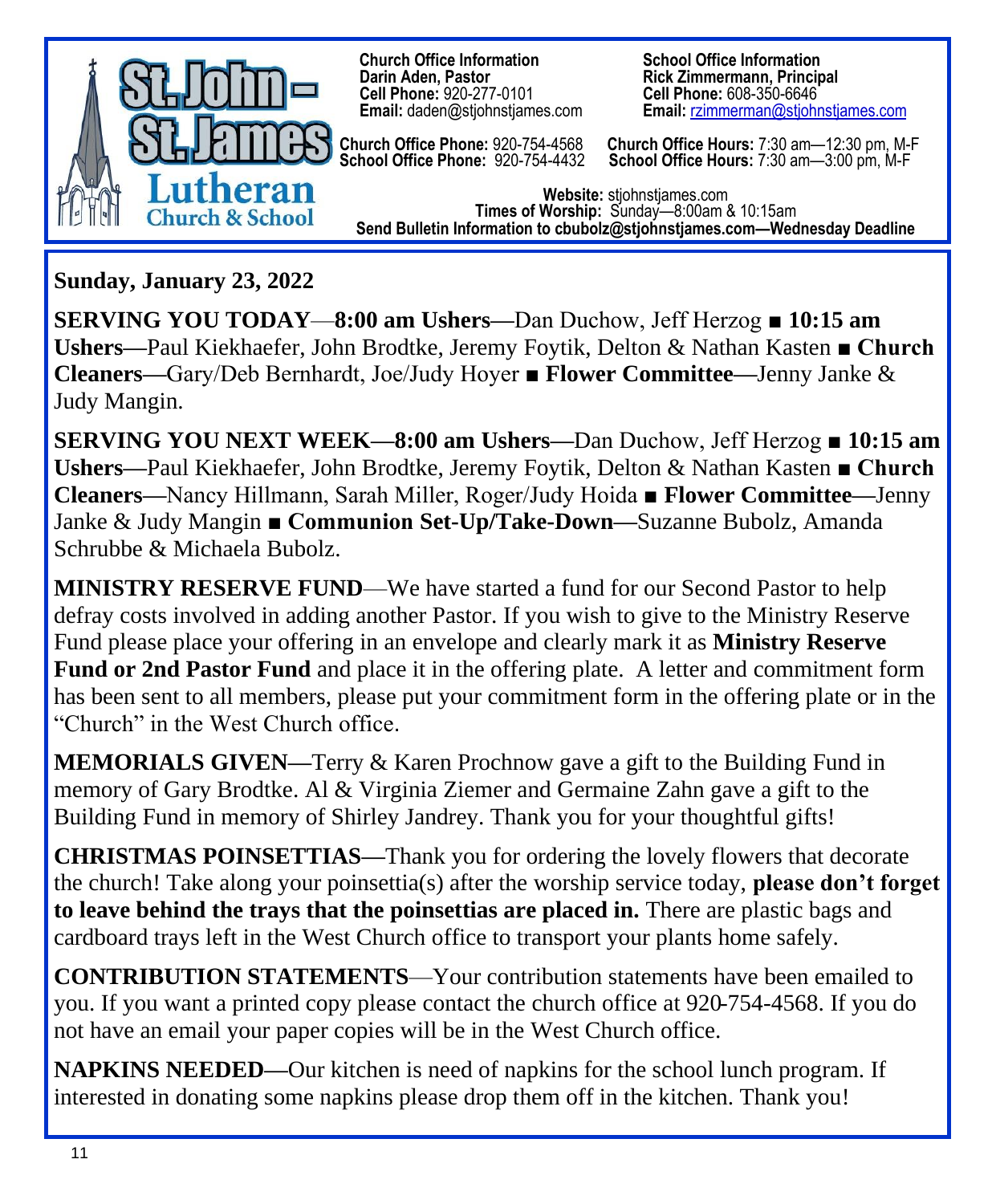| <b>Our Father's Business</b> |                                                       |  |
|------------------------------|-------------------------------------------------------|--|
| Today                        | Preacher, Pastor Darin Aden                           |  |
|                              | Organ Today—Judy Mangin                               |  |
|                              | Sunday School, CREW & No Adult Bible Class at 9:15 am |  |
|                              | Voters' Meeting at 9:00 am                            |  |
| Wed. 1/26                    | Public School Confirmation Class at 3:30 pm           |  |

**EARLY CHILDHOOD PROGRAM PREVIEW—**The SJSJ Early Childhood program will hold two previews for prospective students. Please invite anyone who might be interested. On **January 24th and 26th at 6 PM**, families with children who will turn 3, 4, or 5 by September 1, 2022 are invited to meet the teachers, tour the building, and learn more about our early education program. If you would like a brochure to hand to a neighbor or family member or friend--stop in the school office. Contact Karla Aden at [kaden@stjohnstjames.com](mailto:kaden@stjohnstjames.com) for more information.

**FLOWER COMMITTEE—**The Flower Committee is looking for 2 volunteers for July. If you are interested and would like some more information please give Karen Prochnow a call at 920-754-4688.

**VOTERS' MEETING—**The Ministry Planning voters' meeting will be held **today on January 23<sup>rd</sup> at 9:00 am** between services. Items on the agenda include: 1) Cemetery Association meeting 2) Election of church council members 3) Second Pastor, when do we start calling? 4) Call for Principal Administrative Time 5) Copy machines 6) 1961 addition heating system 7) Ministry Plans.

Nominees for church council are: President, Daniel Duchow\*; Treasurer, Jeff Doemel\*; Secretary, Randy Waack\*; Buildings and Grounds, James Kiesow\*; Elders, Brian Bubolz\*; Spiritual Growth, Jeff Schneider\*; Administrative Secretary, Gary Bernhardt; Worship, Randy Denor; Evangelism, Corey Marohn; Stewardship, Rodney Bubolz; Charities Treasurer, Arlie Olp and Chuck Kiehn; CEC Chairman, Brad Busse and Shawn Behnke. \* Denotes council member is running for another one-year term.

Voters' Meeting reports can be found in the back of church, please pick one up on your way out of Worship today.

#### **OUR RESPONSE TO GOD'S LOVE— January 10-16, 2022**

Church Attendance—8:00 am—115, 10:15 am—85, Total Attendance—200 ■ Total Offerings: General Fund—\$ 9,047.00\*, Synod—\$ 668.50\*, MLHS—\$ 418.50\*, Total—\$ 10,134.00\* ■ Special 0fferings—Building Fund—\$ 1,595.00\* (needed each week  $$2,312)$  Ministry Reserve Fund  $$6,090.00$  Pastor Retreat Fund  $$500.00$ ■ MESSENGERS—\$10.00 \* Electronic Offerings Included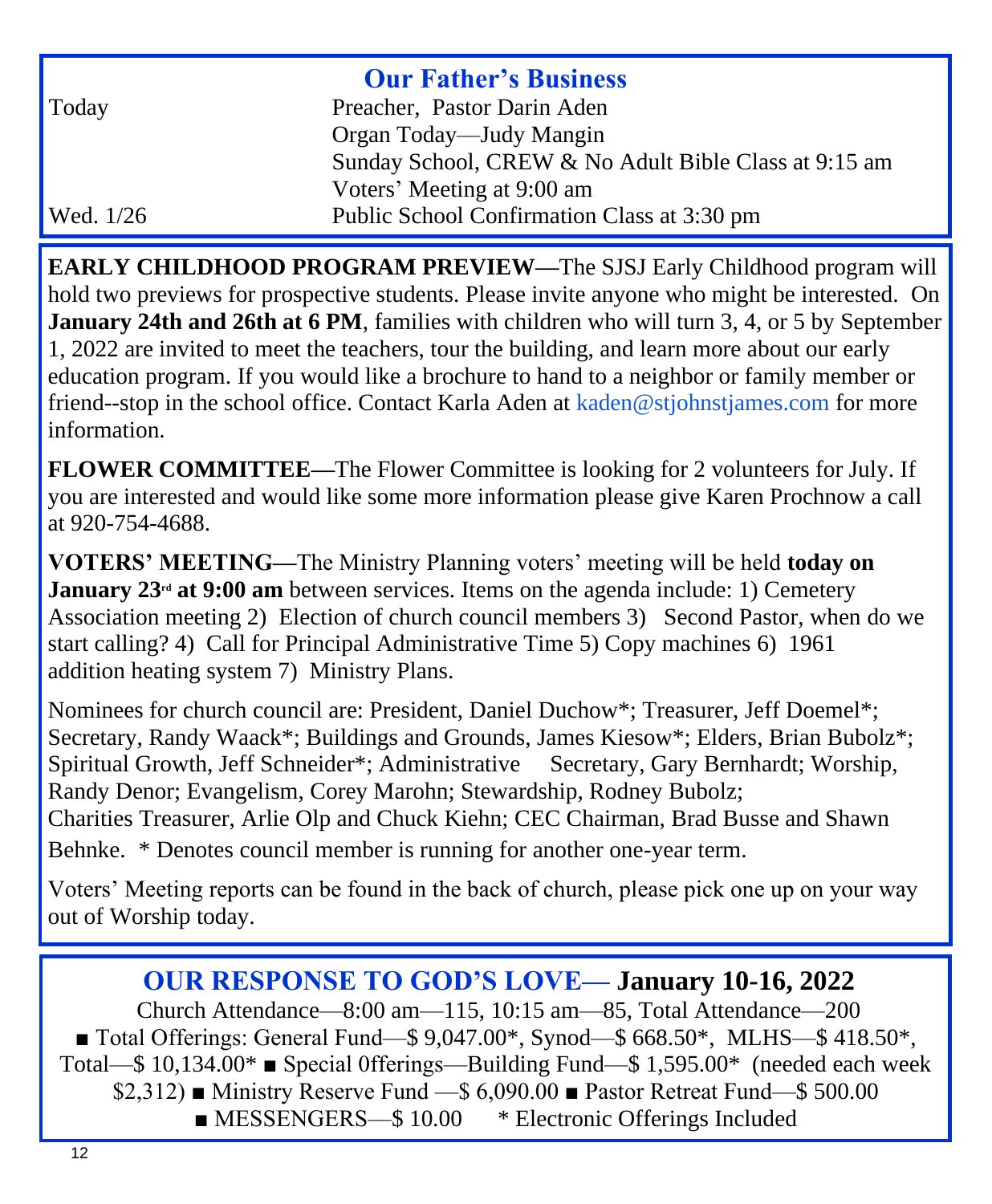**LENTEN MEALS** - We are bringing back Lenten meals this year. There will be a signup sheet in the west office for groups to volunteer to prepare and serve during the Lenten season.

#### **Grow in Grace**

 Grow in Grace, the Seminary's continuing education division, began offering retreats in 2012. Retreats are held for those marking 3 years since Seminary graduation, for those celebrating 10 years in the ministry, for those celebrating 25 years in the ministry, and for those who are marking 35 years in the ministry. The retreat is meant to be a time of ministry refreshment, not only celebrating the milestone, but also giving encouragement through worship and Bible study, and providing opportunity to reconnect with peers.

 Pastor Aden is celebrating 25 years in the ministry this year. He and his Seminary class has the opportunity to attend the retreat this year. Pastor and Karla would like to attend this retreat. Pastor Aden will get a chance to see a lot of his classmates that he hasn't seen in a long time.

 The Celebration of Ministry retreat will be held from April 25 through April 27 in San Antonio, Texas. The cost of this retreat for Pastor and Karla will be around \$1700.00 depending on the cost of airfare.

The council has decided that this would be a very nice 25<sup>th</sup> Anniversary gift for Pastor Aden from the congregation. We are asking our members if they would like to contribute toward this gift for Pastor and Karla. This would be a very good way of saying thank you to Pastor and Karla for everything that they do for our congregation and our Lord.

If you would like to contribute, please mark your envelope " Pastor Retreat" and put it in the offering plate.

**GIRL'S POMS CAMP—**is for grades K-8, and will be from 8:30 - 11:00 am on February 5th in the MLHS Gym. Participants will receive a camp t-shirt and will learn a short routine from our high school dancers. There will be an opportunity to perform the routine at the basketball game on Tuesday, February 8th. The cost for this camp is \$10 per student. Register today at [www.mlhslancers.org/kids.](http://www.mlhslancers.org/kids) If you have any questions, please contact Abigail Bosin at [abosin@mlhslancers.org.](mailto:abosin@mlhslancers.org)

**FRESHMAN INFORMATION NIGHT-** Do you have an 8th grader in your family? MLHS invites all 8th graders and their parents to come to MLHS either January 24 or January 26th at 6:30PM to see the MLHS campus, meet our faculty, and hear more about keeping Christ in higher education. This event is NOT a binding commitment, and no fees are involved. To help us plan, please provide us with some basic information about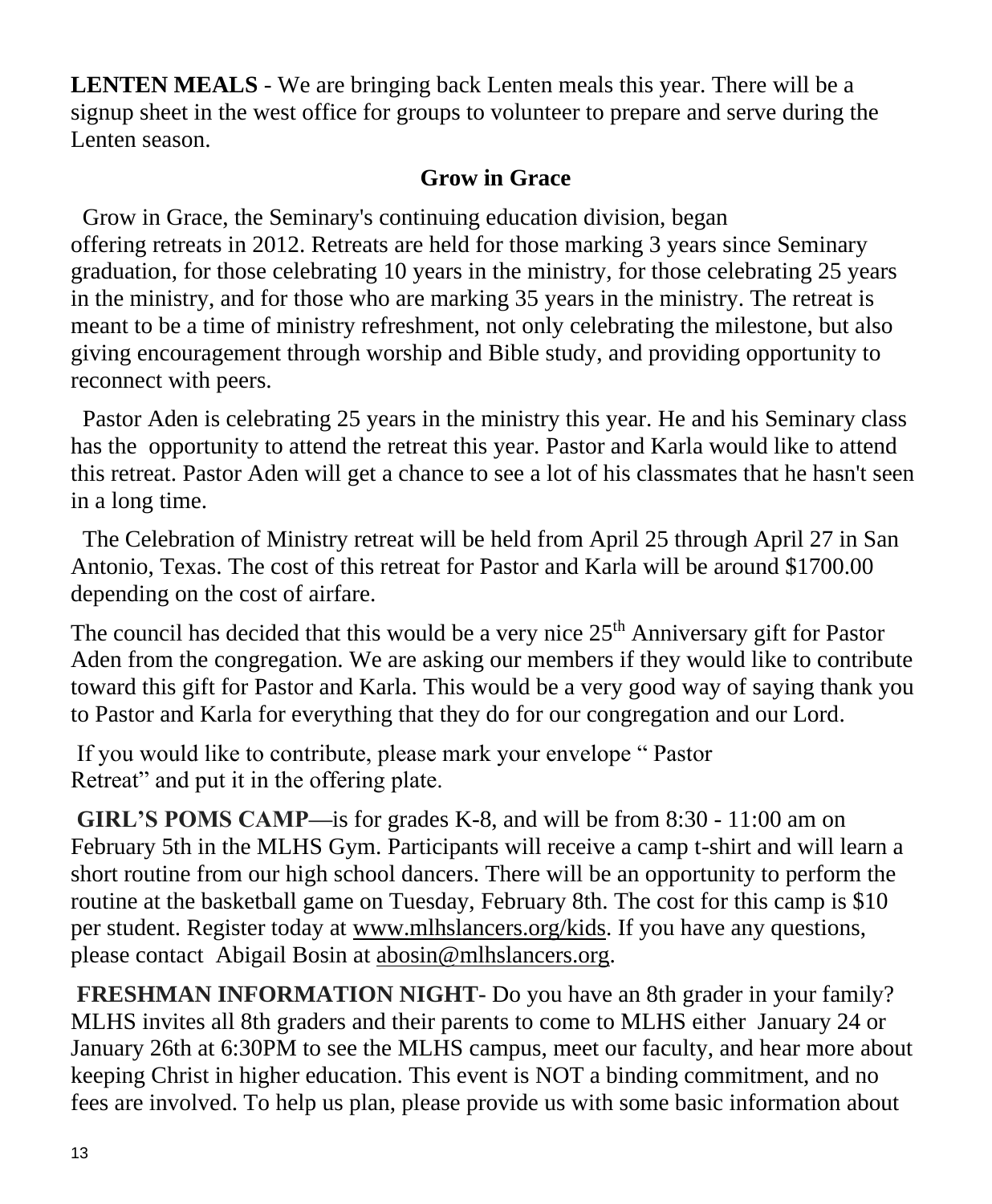your child here: [www.mlhslancers.org/application.](http://www.mlhslancers.org/application) MLHS offers need-based tuition assistance to our families. Aid is also provided through the SCRIP program, from your home congregation, and you can apply for the WI Choice Voucher Program. Inquiries regarding tuition assistance will also be explained these nights. See you then! For any questions contact, Ryan Holper our admissions director at [rholper@mlhslancers.org](mailto:rholper@mlhslancers.org).

| <b>SJSJ Building Fund Account</b>   |             |             |  |  |
|-------------------------------------|-------------|-------------|--|--|
| December 2021                       |             |             |  |  |
| 12/01/2021                          |             | \$14,318.50 |  |  |
| <b>Deposits</b>                     |             |             |  |  |
| In Honor Of/Memorials               | \$2,165.00  |             |  |  |
| 12/7/2021                           | \$935.00    |             |  |  |
| 12/14/2021                          | \$2,234.00  |             |  |  |
| 12/21/2021                          | \$10,728.36 |             |  |  |
| 12/30/2021                          | \$7,155.00  |             |  |  |
| <b>Electronic Offerings</b>         | \$1,010.00  |             |  |  |
| <b>Total Deposits</b>               | \$24,227.36 |             |  |  |
| <b>Withdrawals</b>                  |             |             |  |  |
| Member Loan Interest Payments       | \$1,460.00  |             |  |  |
| Transfer to Loan (December Payment) | \$4,685.00  |             |  |  |
| Transfer to Loan (Decmeber Payment) | \$4,685.00  |             |  |  |